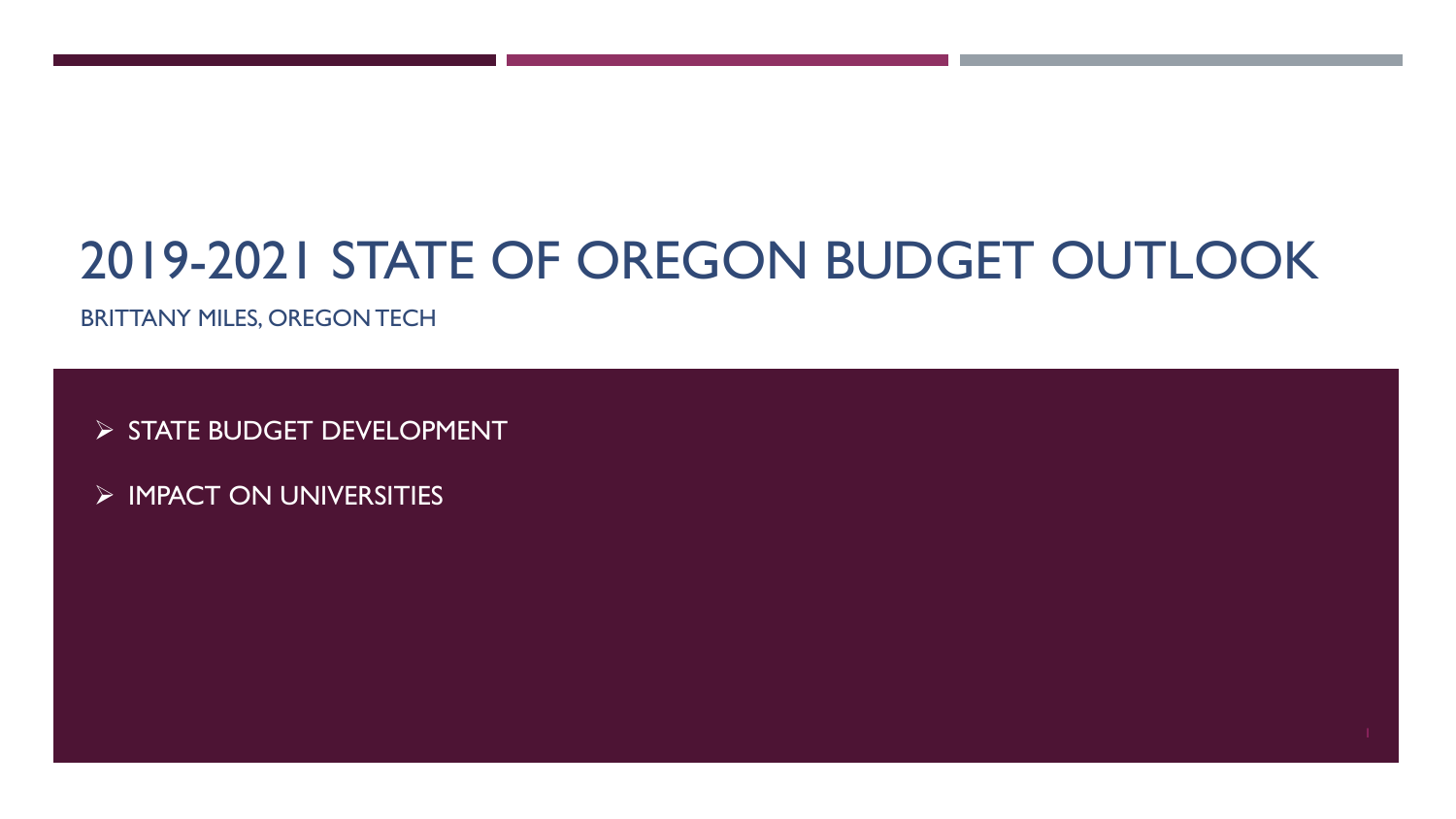# Public University Support Fund (PUSF)

- The state funds all 7 public universities through one pot of money
- This money is called the Public University Support Fund
- 40% of Oregon Tech's General Operating Budget comes from the (PUSF)
- Therefore Oregon Tech advocates collectively with the other public universities to increase the PUSF.

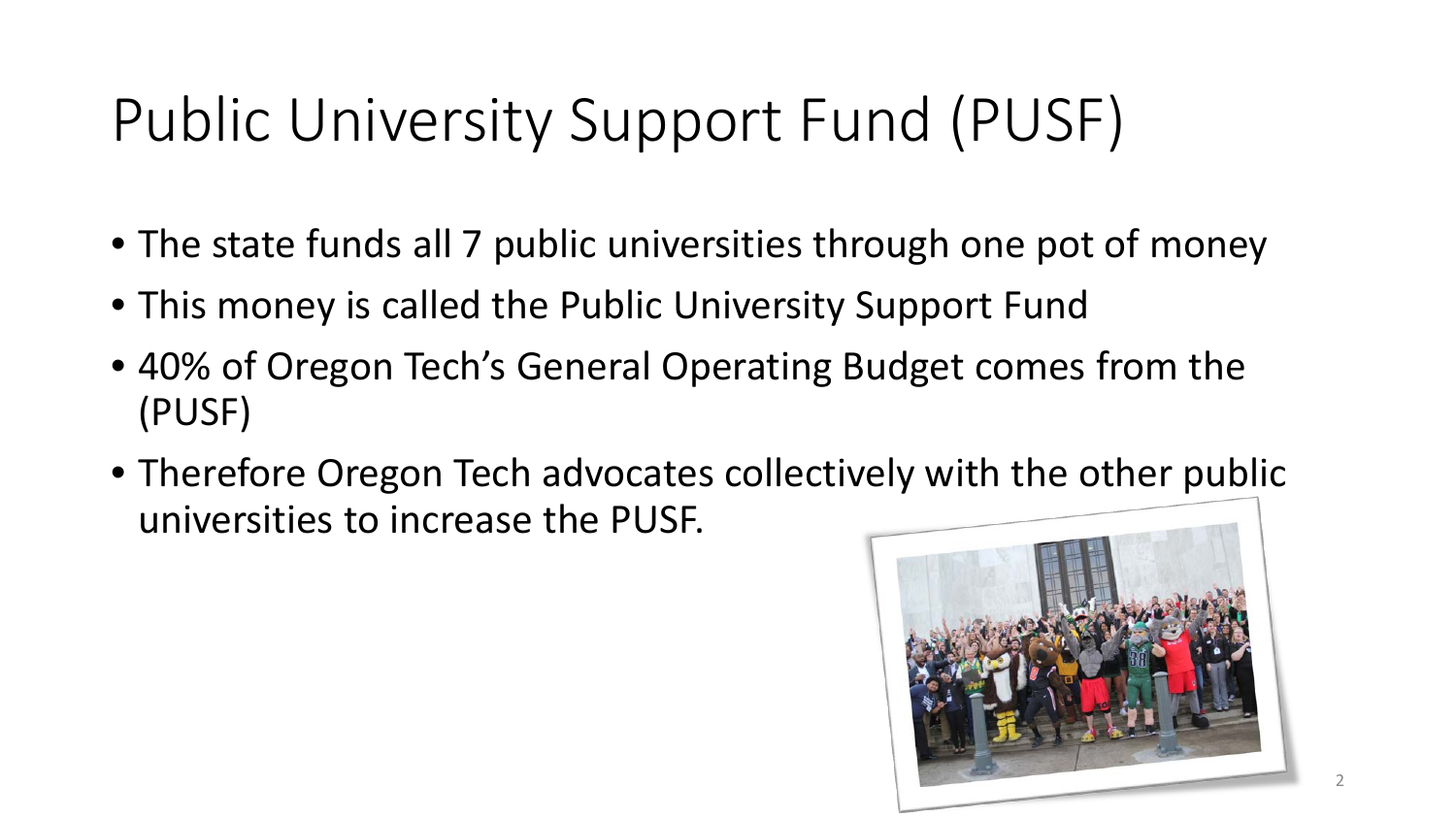### 2019-21 budget development timeline

**November 2018** – Last revenue forecast before release of the Governor's budget

**December 4, 2018** – Release of the Governor's Recommended Budget

**January 22, 2019** – Session begins

Late February early March-Co-Chair's budget is released

**Late April/Early May 2019** – Final revenue forecast before legislative budget decisions are made

**June 28, 2019** – Constitutional end of session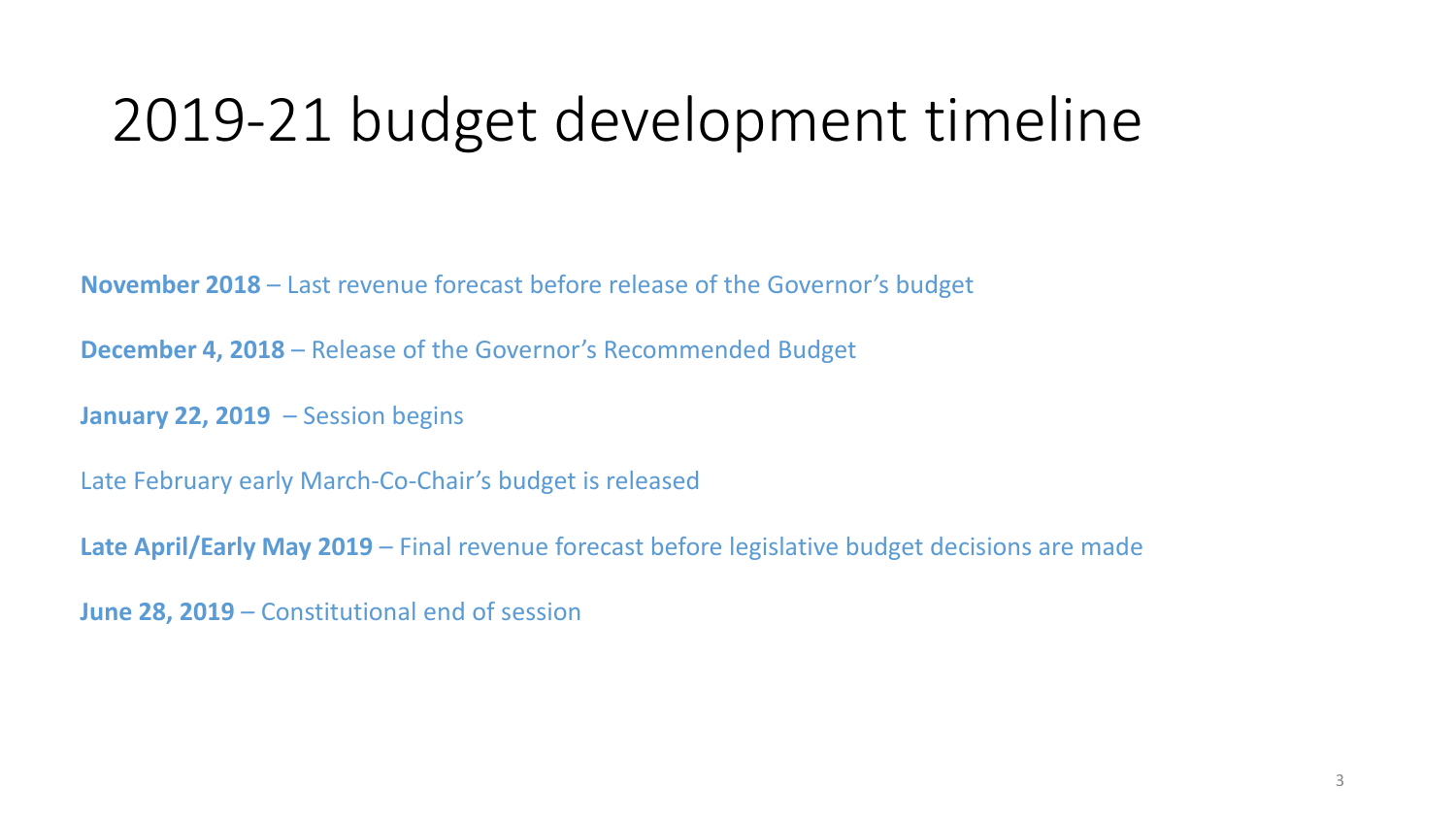## Current service level (CSL)

**Definition:** State funding needed to enable the same programs provided in the current biennium in the next one.

### **2019-21 Universities' "True" CSL: 8.4%**

*Includes primary cost drivers related salary and OPE (retirement, health care, bargained labor agreements, etc.). It does not include any of the significant investments needed in areas such as advisors, wrap-around student services, Title IX resources, IT, etc.*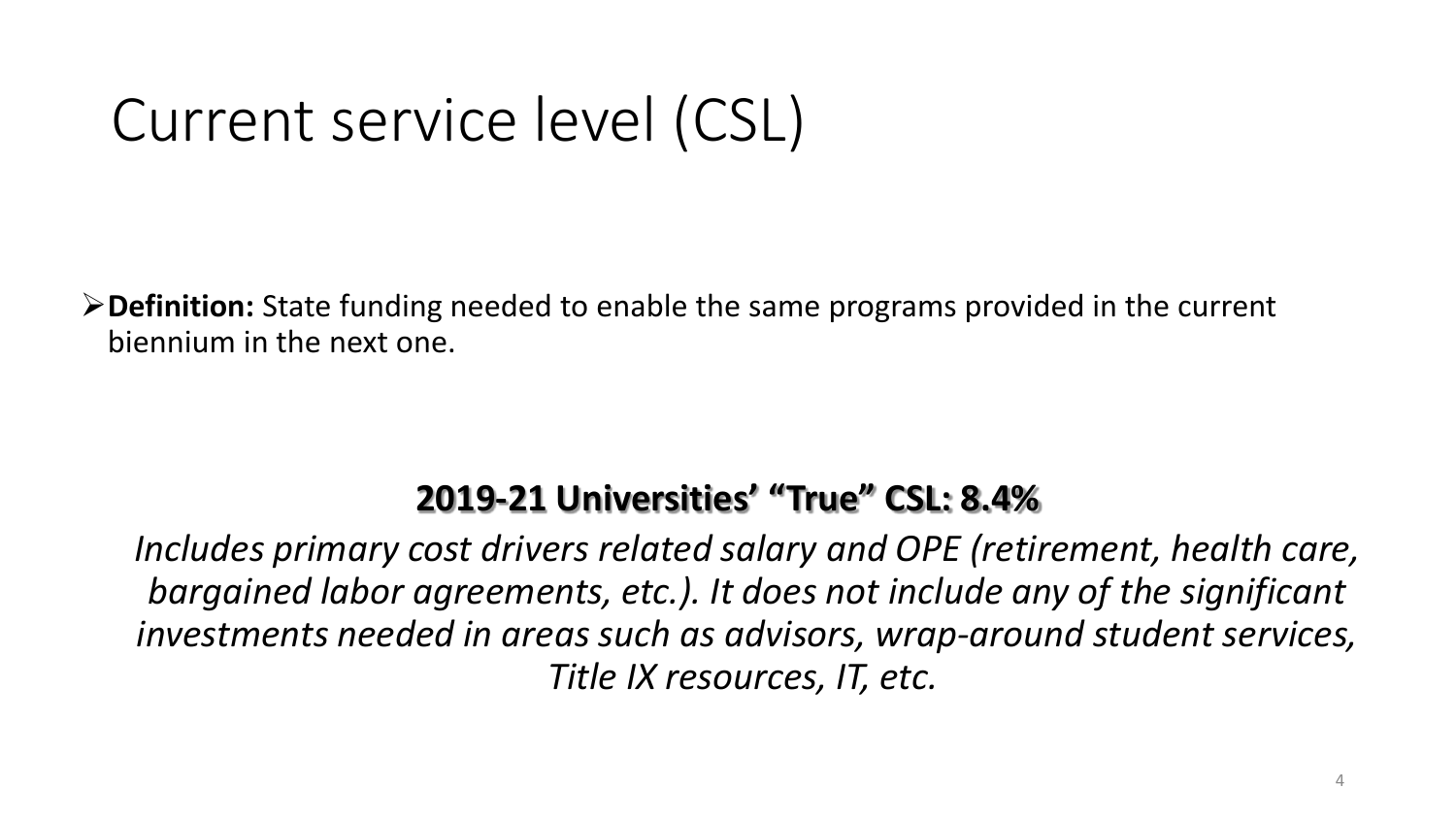### 2019-21 budget development - operating

| <b>Budget Area</b>                   | 2017-19<br><b>Legislatively</b><br><b>Adopted Budget</b><br>(LAB) | 2019-21 Universities'<br><b>Consolidated Request</b>                           | 2019-21 HECC<br><b>Agency</b><br><b>Request (ARB)</b> | Governor's<br><b>Budget (GRB)</b> | Governor's<br><b>Investment Budget</b> | <b>Co-Chair's Budget</b> |
|--------------------------------------|-------------------------------------------------------------------|--------------------------------------------------------------------------------|-------------------------------------------------------|-----------------------------------|----------------------------------------|--------------------------|
| Public<br>University<br>Support Fund | \$736.9 Million                                                   | Minimum Investment: \$867<br><b>Million</b><br>Optimal Investment: \$1 Billion | \$923 Million                                         | \$736.9 Million                   | 856.9 Million                          |                          |

#### **BACKGROUND**

\$120M Affordability Budget: This number was calculated by combining the university CSL (8.4% or ~\$63 Million) and shielding students from the burden of PERS increases (~\$56 Million). This level of PUSF funding would keep tuition increases for resident, undergraduate students at or below 5% for both years of the biennium.

A **\$856.9 Million** total investment in the PUSF will give universities the funding necessary to keep tuition rate increases low and make targeted investments in institutional aid, as well as ensure students have the services they need to successfully complete and attain a college degree.